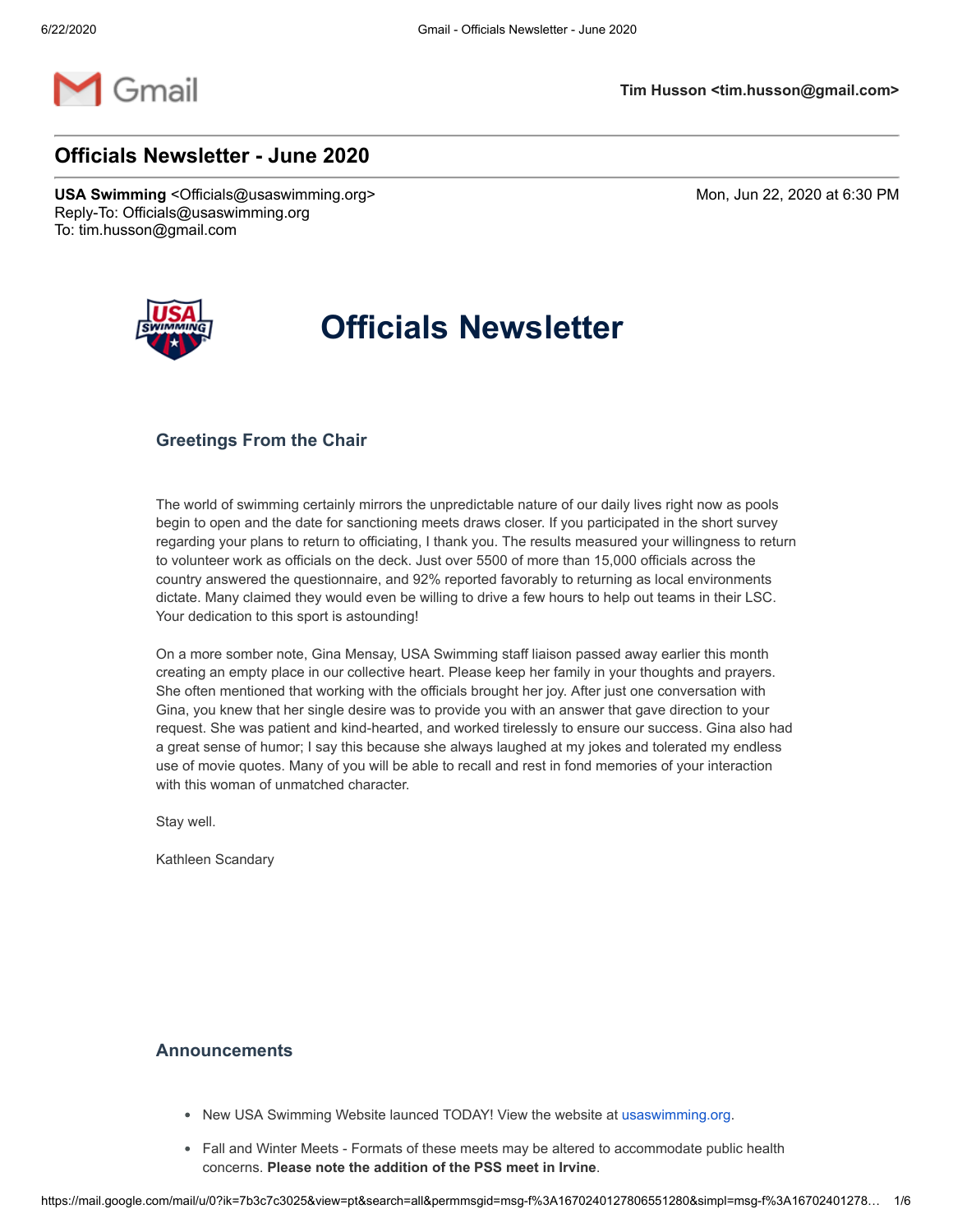- Applications will be available on the web site on the 6th of July
- o Meet Dates and Referees:
	- US Open (Atlanta Dec 2-5) Lucy Duncan
	- Winter Juniors East (Atlanta Dec 9-12) Peter LaGow
		- **Possible LCM Time Trials Sunday morning, 12/13**
	- Winter Juniors West (Austin Dec 9-12) Lisa Olack
		- **Possible LCM Time Trials Sunday morning, 12/13**
	- **PSS Richmond (Nov 5-8)**
	- PSS Irvine (Nov 12-15)
	- **PSS Knoxville (Jan 13-16)**

#### **Virtual Meets**

LSC OCs will be taking a webinar on Virtual Meets on June 24th. We hope to have the webinar recorded and available for the OCs to bring it to their LSC Referees. Watch for the link to the recorded webinar and accompanying materials on the Officials Page.

### **Tech Suit Information For Officials**

The following rule, proposed by the Age Group Development Committee, will take effect September 1, 2020.

Please take a moment to read the Tech Suit FAQ document linked below.

**[READ MORE](http://pages.usaswimming.org/G0C0ZQ00oM2QK0Zr0000OwB)**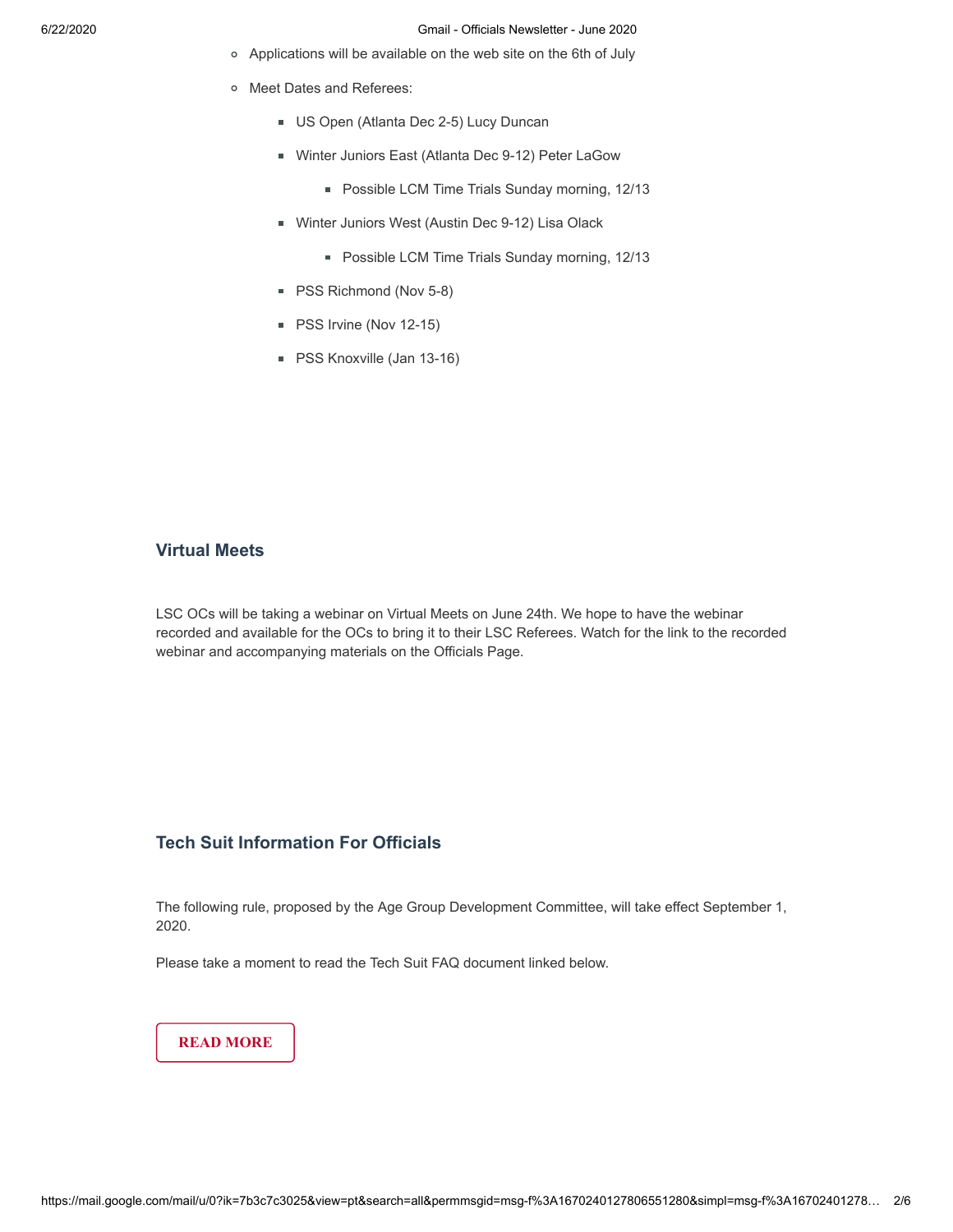

#### **Diversity, Equity, and Inclusion**

USA Swimming is committed to a culture of inclusion and opportunity for all. We are dedicated to not only have our sport reflect the demographics of our country, but to intentionally create environments where differences are embraced and everyone feels welcome, respected, supported, and valued to fully participate. Equity is how we look to increase fairness through the policies and procedures our organization adopts.

To fully understand what USA Swimming's Diversity, Equity, and Inclusion (DEI) efforts are about, it is important that we know what these terms encompass. Diversity is often readily associated with race and ethnicity. Although both fall under the Diversity umbrella, other areas such as socioeconomic status, age, gender, ability/disability, expression, identity, and religion are also protected categories within our Code of Conduct that also fall under the broad definition of Diversity. We often refer to our Diversity efforts as the "Invitation to the Party". Who are we inviting and who are we missing?

Inclusion is where a bulk of our educational efforts reside. From education comes the awareness and ability to create these inclusive environments for one another. A large part of being able to do this is understanding yourself and the level of awareness you have about what you bring to the environment. Inclusion is "being asked to dance" once you are at the party. It is being involved in the experience and not just a passive participant.

Finally, equity (very different from equality) is what we refer to as "requesting a song to dance to" at the party. You now get to experience our sport in a way that really speaks and connects with you and your needs. At USA Swimming, equity is looking at our policies and procedures and the things that govern our sport. It helps to make sure we are structured in such a way that members get what they need to be successful.

Below are just some resources that are available to our membership.

- **Athletes**: leadership summits, diversity camp opportunities, transgender inclusion recommended best practices, virtual and in-person visits from DEI staff
- **Coaches**: culturally inclusive resource guides, educational training and workshops both virtually and in-person, mentorship programs
- **Volunteers**: scripts for Meet Directors, Officials, and Volunteers when hosting a swim meet, educational training and workshops both virtually and in-person

Other programs and partnerships that exist are our Community Swim Programs and Swim1922 Sigma Gamma Rho initiative. For more information and for a comprehensive list of what we have to offer, please visit our website below.

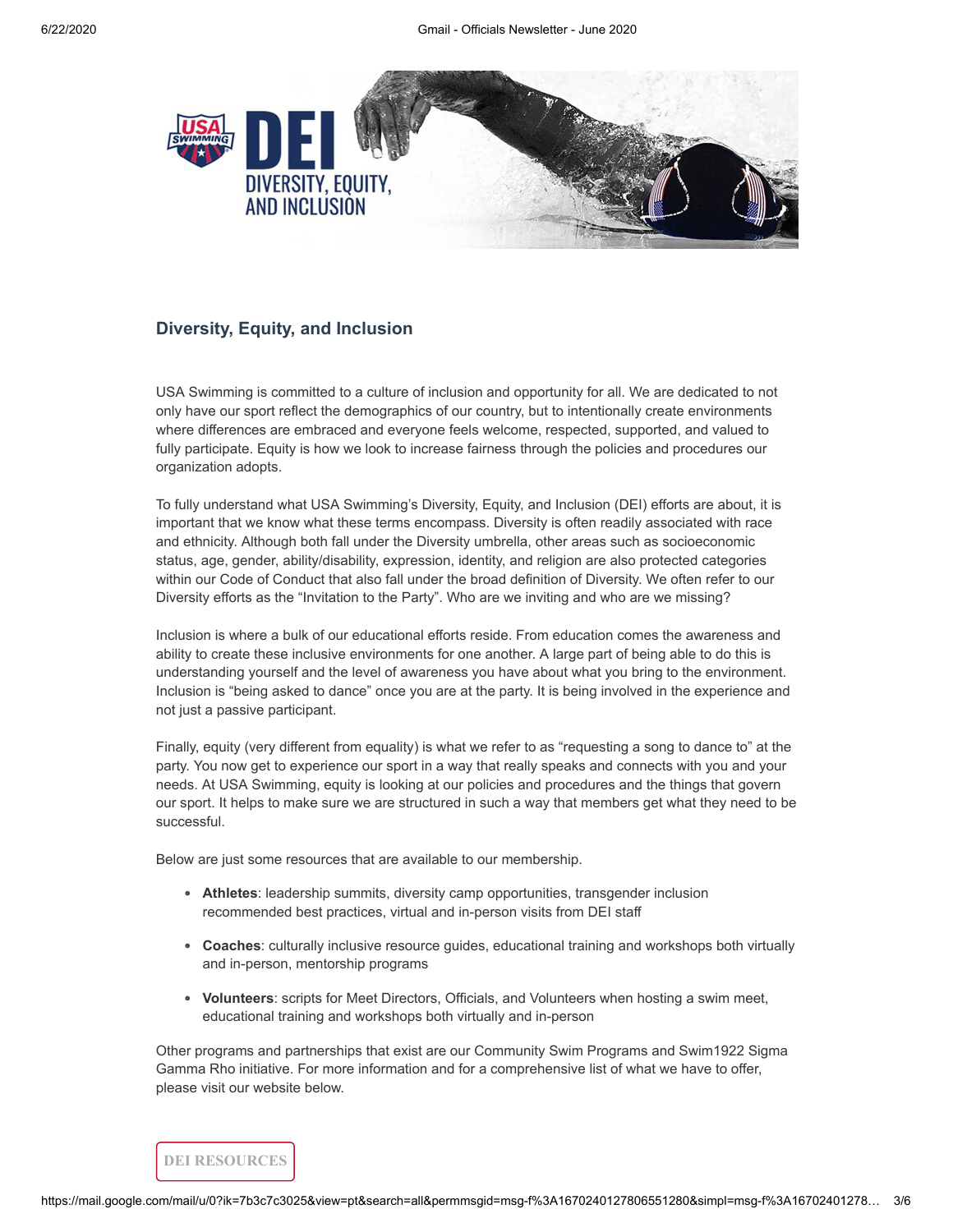#### **Open Water Happenings!**

The 10k race at World Championships is the Olympic qualifying event. You must finish in the top-10 to be invited to compete at the Olympics. The 2019 Open Water Nationals at Biscayne Bay, Florida were the Open Water Olympic Trials for the US, with the top-2 finishers earning an invitation to the World Championships in South Korea and a chance to qualify for the Olympics. For the U.S., those swimmers were Haley Anderson and Ashley Twichell for the women, and Jordan Wilimovsky and David Heron for the men.

By finishing 2nd and 6th respectively at Worlds, both Haley Anderson and Ashley Twichell qualified for the women and Jordan Wilimovsky qualified for the men with a 5th place finish. This will be the third Olympics for Haley, the second for Jordan, and the first for Ashley.

# **Open Water Nationals**

Mike Murphy is the head referee for the 2020 OW Nationals. For the first time ever, there were too many applications and officials had to be turned away. People have discovered how exciting Open Water swimming can be!

The Open Water Nationals scheduled for April in Ft. Myers, FL were postponed. We're looking at rescheduling in October. Be on the lookout for updates on the USA Swim Officials Facebook page as well as the USA Swimming website.

If you have not attended an Open Water event, put it on your bucket list. You're always at a body of water (lake, river, ocean) with beautiful surroundings. Open Water swimming is never the same. We always say prepare for the unexpected and be flexible. If you've never seen an Open Water race, think of NASCAR racing. Seriously, it's that exciting, especially the sprint down the chute after swimming a 10k.

#### **FINA Open Water News**

FINA has decided to cancel all International competition through the end of September. They had a task force that recommended doing this because of safety of the athletes, lack of training, and restrictions in travel. Crossing fingers, the event in Hong Kong will happen late October for our athletes.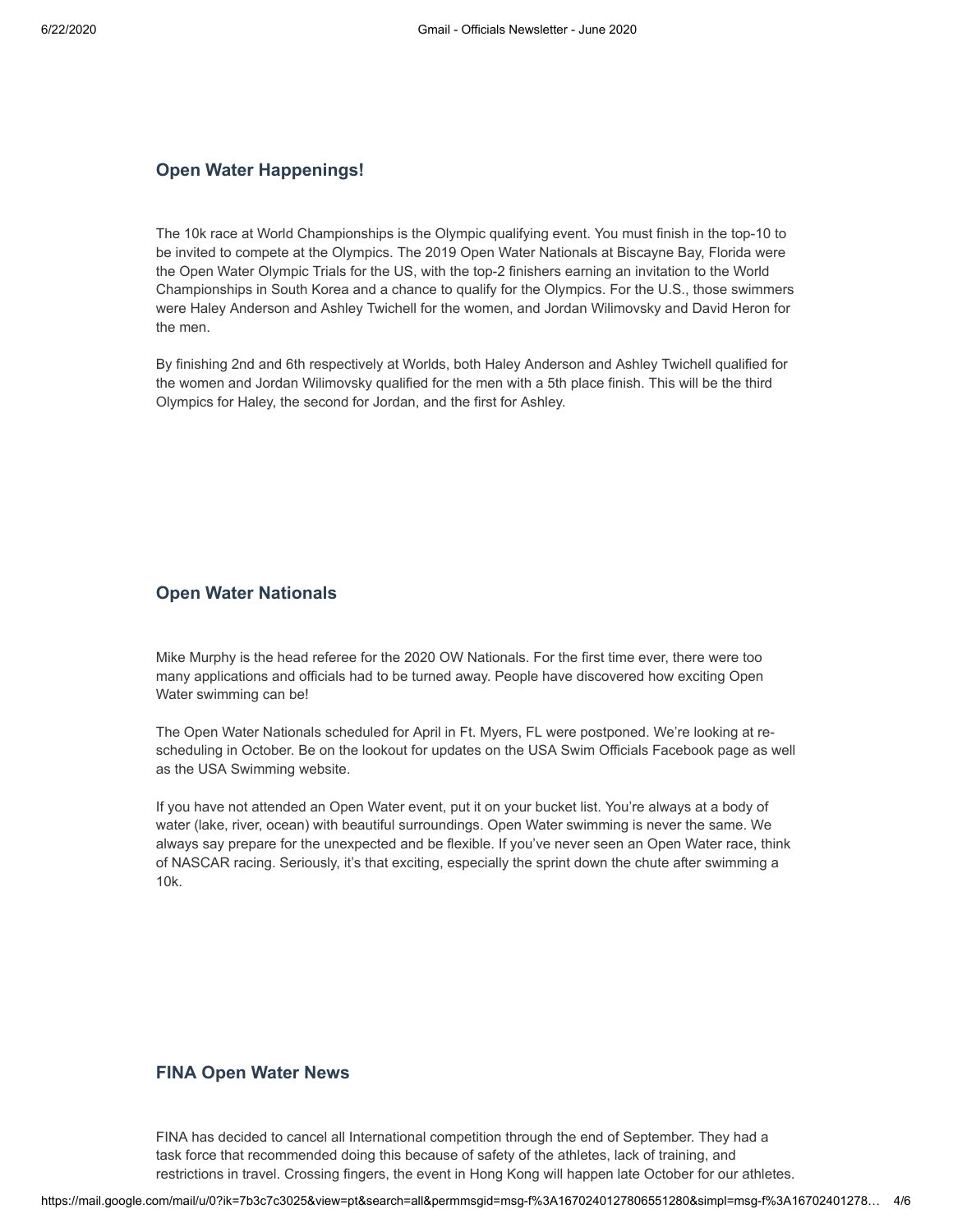FINA has asked the Federations to nominate four people to list #14. Currently for list #13, USA Swimming is represented by Matt Wilson, Pam Wilson, and Sandy Drake. Their appointment runs from January 2019 through December 31, 2022. For the new list #14, USA Swimming will be nominating Mark McCaw (currently on list #12 expires 12/31/2020), Mike Murphy (currently on list #12), Tom Lombardo (new), and John Fox (new). Congrats to you all! You will represent USA Swimming well.

#### **New Evaluation Templates**

In response to feedback received from officials via surveys, new evaluation material was created for mentors to help streamline the process and bring consistency and common understanding for both mentors and mentees. The Evaluation Templates mimic verbatim the Professional Documents for each position. Reviewing the Professional Documents are now the best resources for guidance and preparation.

The templates were introduced and distributed to all N3 Evaluators via webinar this past Spring. There was tremendous participation, comments/questions, and feedback. Using the webinar allowed us to reach the intended evaluators and gives us the ability to bring new ones on board seamlessly.

Educational Evaluations are no longer offered unless it was a specific action item of a previous evaluation. For instance, "Kathleen needs to work in this position at one or more Sectional level meets to gain experience before requesting another evaluation". The Educational Evaluation must be requested prior to the evaluation. Once an evaluation has begun it cannot be changed to Educational.

All future OQMs will use these templates for evaluation. Plans are being developed to educate the N2 Evaluators, who are designated at the LSC level by the Officials Chair. Please be patient with us as we look to find the best time for a scheduled webinar for this group.

Thank you for your voice and active participation in improving mentoring at all levels.